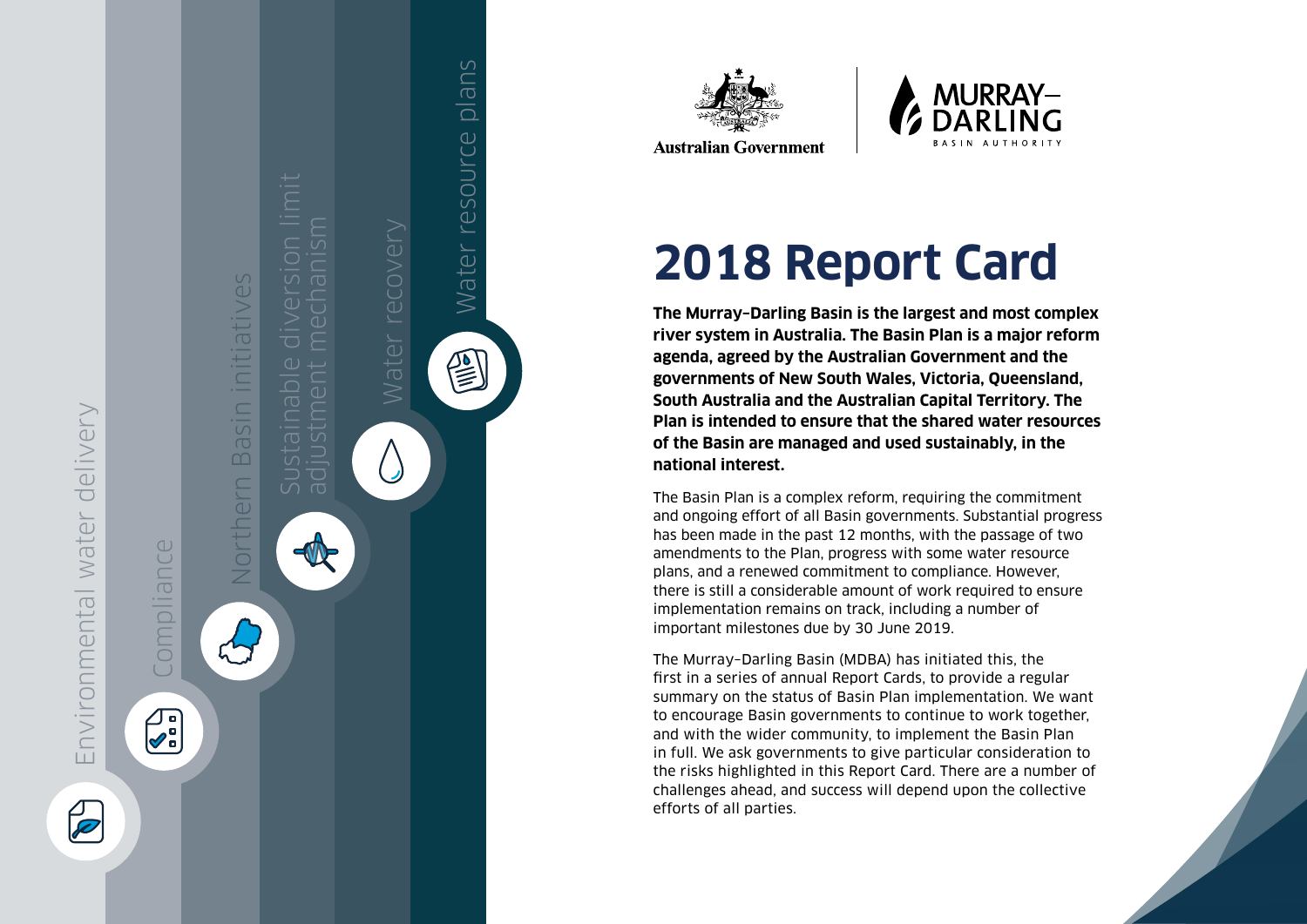

## **About the Report Card**

**The MDBA is a statutory authority of the Australian Government, established to provide independent, expert advice on the development, implementation and enforcement of the Basin Plan. An important part of the MDBA's role is to assess and monitor the implementation and effectiveness of the Basin Plan.** 

This Report Card is the MDBA's independent assessment of Basin Plan implementation, the first of its kind to be produced by the MDBA. It responds to feedback from the community across the Basin seeking short, timely and accurate updates on progress. The Report Card includes some of the feedback we have been hearing from stakeholders across the Basin in 2018. A Report Card will be produced annually, and focus on implementation challenges over the next 12 months.

The Report Card has considered a number of technical reports and sources of information, and on making the assessment the MDBA has accounted for the project status, delivery timeframes, arrangements for governance and funding, and community involvement and consultation.



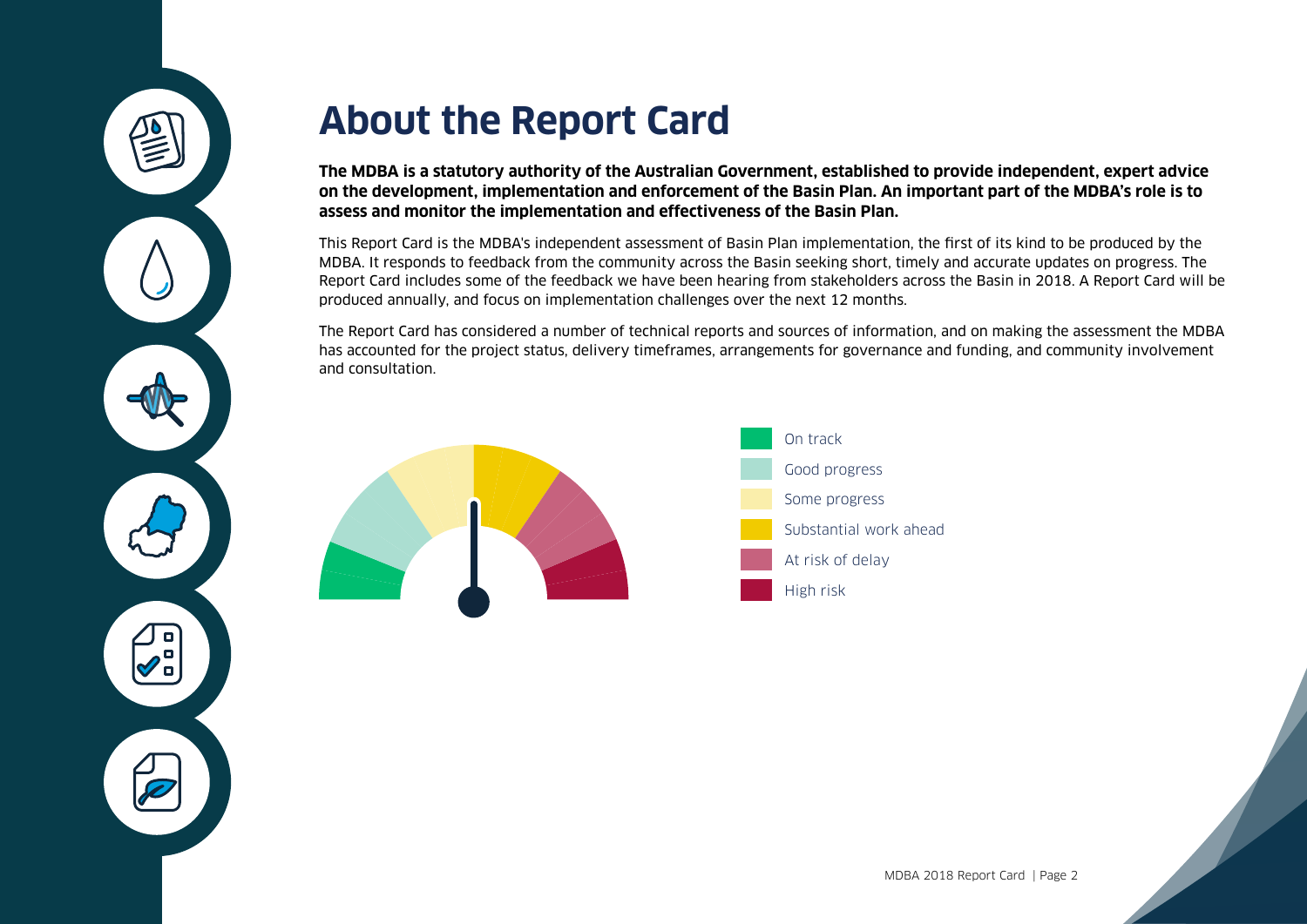

## **Assessment**

**Six key elements** of Basin Plan implementation have been assessed. Some elements are on track, some need additional resourcing and immediate actions, and others are at risk of delay. These elements are interconnected, the Basin Plan needs all elements to progress in order to set the groundwork for a healthy and sustainable Basin.



#### **Water resource plans**

**Status:** Some water resource plans are at risk of delay



**Northern Basin initiatives**

**Status:** Some progress, with significant work to lock-in improvements in state plans



### **Sustainable diversion limit adjustment mechanism**

**Status:** Substantial work ahead to establish sound governance, funding and consultation arrangements to deliver agreed projects by 2024



**Compliance**

**Status:** Some progress, but need to maintain momentum on improved measurement, transparency and enforcement



**Water recovery**

*Bridging the gap* **Status:** Good progress, further work remains to complete full recovery target

 *Efficiency measures* **Status:** High risk of not meeting the initial June 2019 recovery target



**Environmental water delivery**

**Status:** Good progress with further work required to deliver environmental water as needed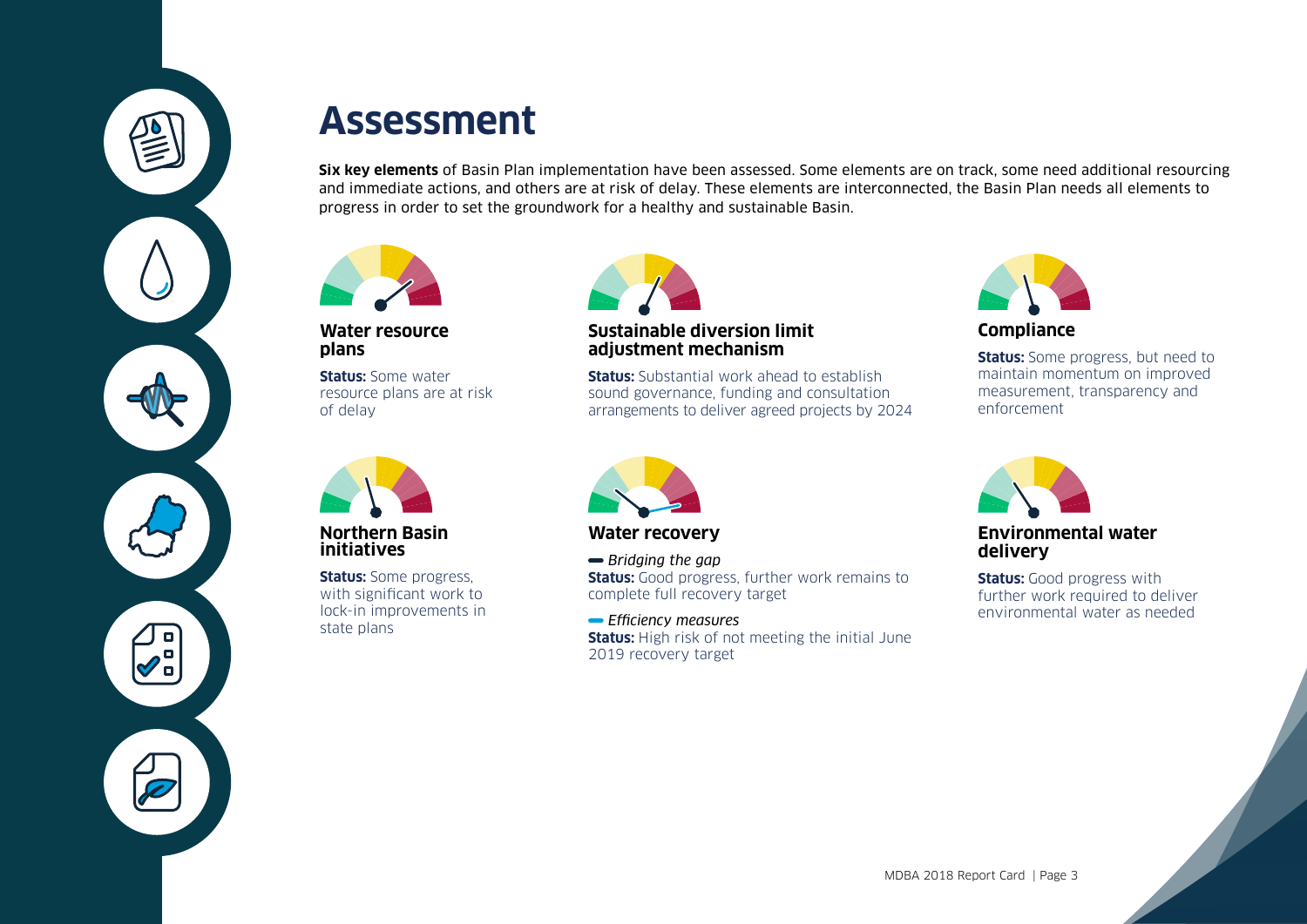

## <span id="page-3-0"></span>Priority one **Water resource plans**

Water resource plans are an integral element of implementing the Basin Plan, as they set new rules for how much water can be taken from the system, ensuring the sustainable diversion limits in each area are not exceeded over time. The plans also ensure that state water management rules meet the Basin Plan objectives, and include new arrangements that strengthen water management at a local level.

Water resource plans are developed by Basin state governments, assessed by the MDBA, and accredited by the Australian Government Minister responsible for water. There are 33 plan areas in total, some for surface water, some for groundwater and a few that cover both. The Basin Plan requires all water resource plans to be accredited by 30 June 2019.



**MDBA assessment:**  Some water resource plans are at risk of delay

- Good progress is occurring with many water resource plans and states are devoting necessary resources to this task.
- At this stage, only one plan has been accredited the Warrego–Paroo–Nebine for Queensland.
- There are three plans currently with the MDBA for assessment, and a further seven are expected to move into the assessment phase shortly.
- The MDBA's [latest quarterly report](https://www.mdba.gov.au/publications/mdba-reports/water-resource-plan-quarterly-reports) indicates that Victoria, Queensland, South Australia and the Australian Capital Territory are on track to deliver their plans.
- New South Wales is behind schedule. It has the bulk of the water resource plans to prepare  $-20$  in total. There are a number of complex issues associated with preparing the NSW plans, including an independent review to regulate and licence floodplain harvesting in NSW (due in April 2019), along with work on new measures to protect environmental water which all need to be included within the plans.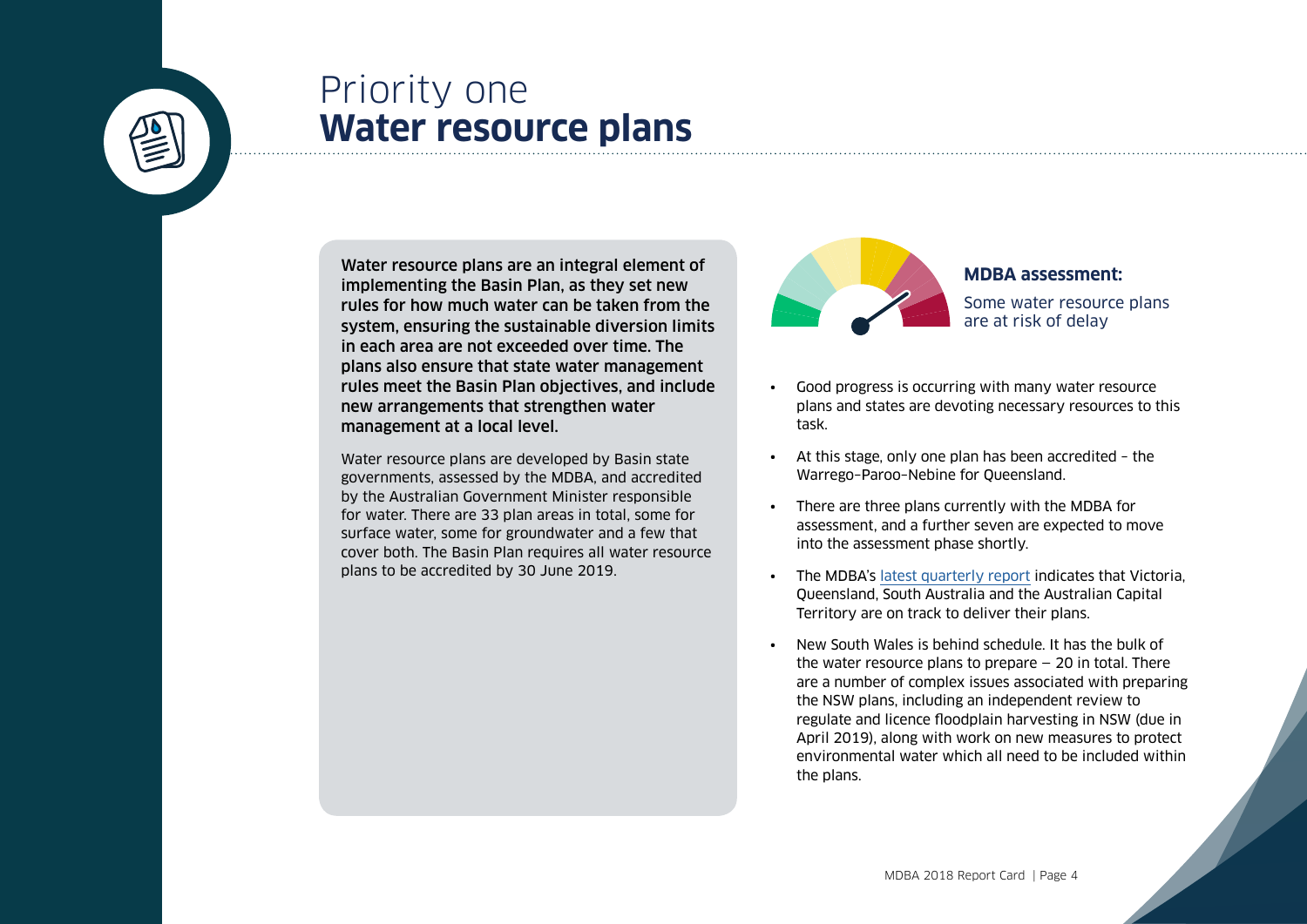

## Priority one (continued) **Water resource plans**

• Various upcoming government elections may also impact on some of the water resource plan deadlines.

### **Stakeholders are saying**

There is concern about timeframes, noting plans need to be right and there must be appropriate stakeholder engagement.

Governments need to communicate the circumstances and process through which time for the completion of plans can be extended.

Plans should address key issues such as floodplain harvesting, protection of environmental water, connectivity between catchments and ensuring long term (10 year) security for all water users.

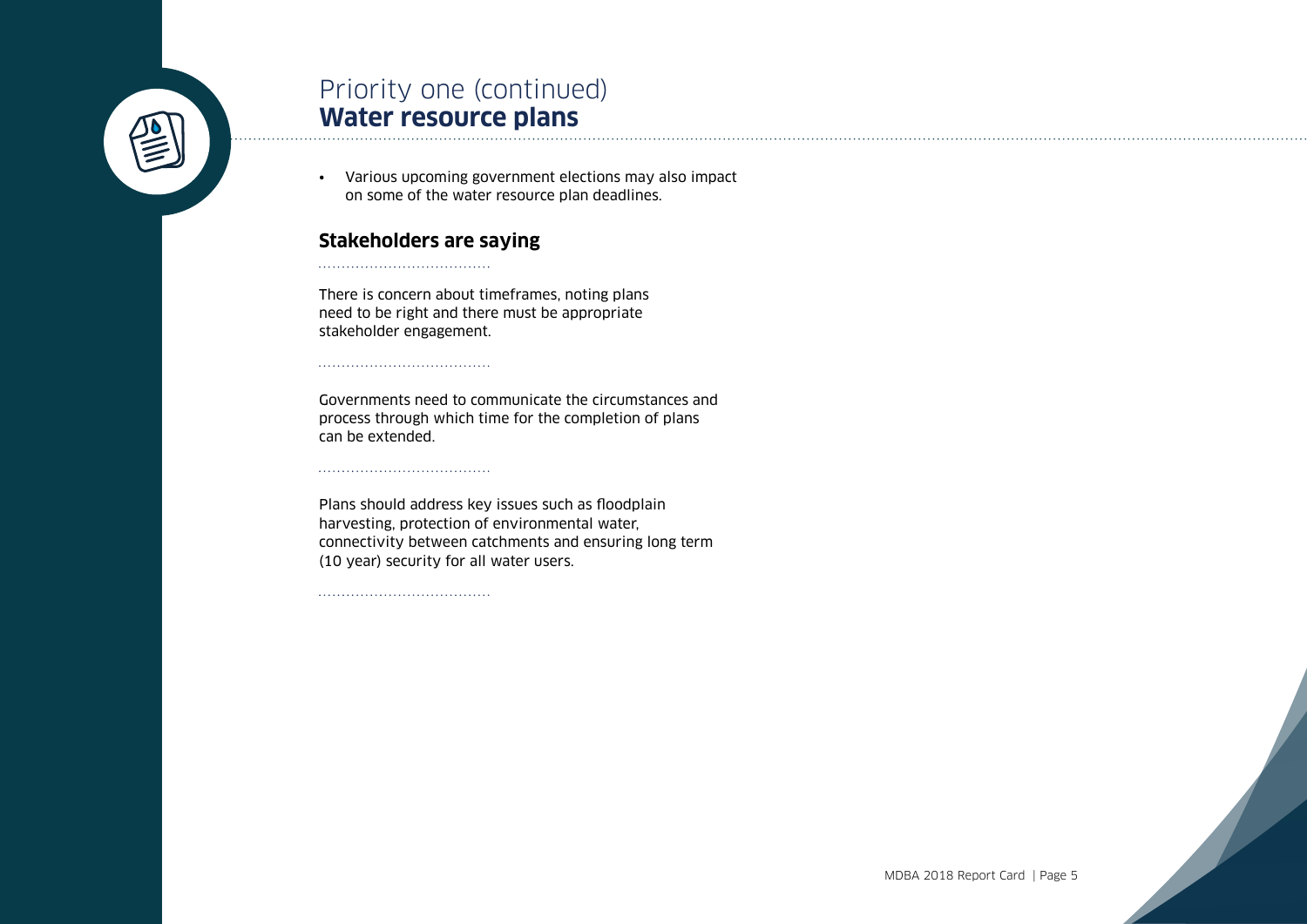## <span id="page-5-0"></span>Priority two **Water recovery**

The Australian Government runs a substantial water recovery program to achieve the sustainable diversion limits set out in the Basin Plan. The program involves a combination of water efficiency projects and purchasing of water licences in the market. These water licences are passed to the Commonwealth Environmental Water Holder, who must use this water to achieve Basin Plan environmental watering objectives. The water recovery program has two broad categories:

- **Bridging the gap** is the program to recover the 2750 GL (gigalitres) target in the Basin Plan. This target was revised downwards this year as a result of two Basin Plan amendments (a reduction of 605 GL under the sustainable diversion limit adjustment mechanism, and a further 70 GL reduction through the Northern Basin Review). These amendments mean that the target for 'Bridging the gap' is now 2075 GL. Under the Basin Plan, the Australian Government must meet this target by 30 June 2019.
- The **water efficiency** program was included in the Basin Plan at the request of Basin governments as part of the sustainable diversion limit adjustment mechanism. Under the program, \$1.5bn has been set aside to recover 450 GL of water by 2024 to achieve improved environmental outcomes. The program needs to recover at least 62 GL of water to June 2019.



### **MDBA assessment:**

- **Bridging the gap**  Good progress, further work remains to complete full recovery target
- *Efficiency measures* High risk of not meeting the initial June 2019 recovery target

### **Bridging the gap program**

Good progress has been made with water recovery [under this program](http://www.agriculture.gov.au/water/mdb/progress-recovery/progress-of-water-recovery). As of 30 September 2018, the estimated recovery amount is 2117.5 GL. This is actually higher than the 2075 GL target at the Basinscale. However, the estimate of water recovery in each catchment will change slightly as water resource plans are completed, meaning there will be some minor 'unders and overs' to be addressed in some catchments before recovery is completed.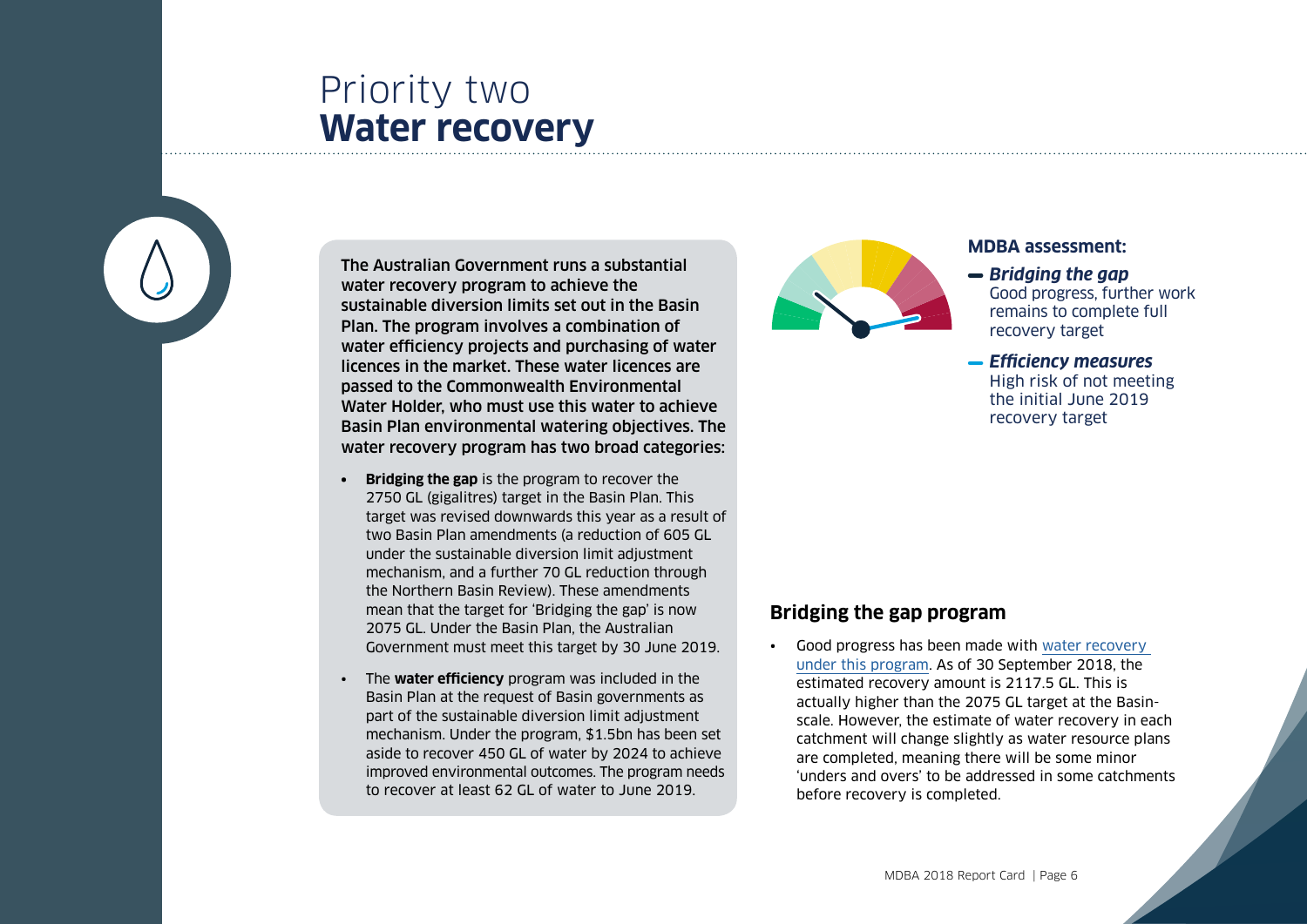## Priority two (continued) **Water recovery**

- There are three risks to fully meeting the recovery target for this program by 30 June 2019:
	- 1. *Non-delivery of contracted projects:* of the 2117.5 GL estimated to be recovered, 121 GL involves contracted projects that are not yet complete. It is understood that around 20 GL of these projects are at risk of non-delivery.
	- 2. *Water recovery estimates:* the current recovery amount is an estimate of the amount of water delivered from the portfolio of entitlements that have been recovered. This estimate is calculated on a [set of factors](https://www.mdba.gov.au/basin-plan-roll-out/water-recovery/factors-water-recovery) (known as the 'cap factors' or 'planning assumptions'). These factors are currently being updated as part of developing water resource plans. New South Wales has conducted recent public consultation and are expected to finalise their updated factors soon. As the factors are updated for each state and catchment, an improved estimate of the final recovery amount will be available. In some valleys this may mean there has been a small amount of over-recovery.
	- 3. *Local and downstream (or shared) contributions:* current estimates are 29.5 GL of local water recovery is still required within the Border Rivers (NSW), Condamine–Balonne (Qld), and Namoi valleys (NSW). There is also a small volume of groundwater to be recovered in the Upper Condamine Alluvium (Qld). Under the Basin Plan, states can request a reallocation of the shared reduction amounts by 31 December 2018 — if this does not occur, the default settings in the Plan will apply.

### **Efficiency measures program**

- Under the Basin Plan, the [450 GL efficiency measures](http://www.agriculture.gov.au/water/mdb/programs/basin-wide/mdbwi-program)  [program](http://www.agriculture.gov.au/water/mdb/programs/basin-wide/mdbwi-program) must recover 62 GL of water to June 2019 in order for the full 605 GL supply measure offset to be available from that time. At present less than 2 GL has been contracted for delivery under this program, so there is a high risk that the 62 GL will not be met by mid next year, and a risk that the program objective of recovering 450 GL by 2024 will not be fully met.
- There are concerns from some parties about the 'socioeconomic neutrality test' that determines whether projects are eligible for funding under this program. A [2018 Ernst and Young report](https://www.mdba.gov.au/sites/default/files/Analysis-of-Efficiency-Measures-Final-Report-v2.pdf) commissioned by Basin governments found that between 209 and 690 GL in efficiency measures could be achieved in a way that is socio-economically neutral or positive.
- The Department of Agriculture and Water Resources has released a [consultation paper](http://www.agriculture.gov.au/SiteCollectionDocuments/water/mdb/consultation-paper-efficiency-measures-additional-criteria.pdf) on additional criteria for on-farm projects, and conducted a series of community and industry consultation sessions and an online survey. The Victorian and New South Wales governments have released their own additional criteria.
- There is a substantial challenge ahead to achieve the full recovery amount of 450 GL by 2024. Ministers will further consider this issue at the next Murray–Darling Basin Ministerial Council meeting.

## **Stakeholders are saying**

There are concerns about the recovery of 450 GL through efficiency measures. Some stakeholders are seeking revised criteria for the program to minimise the impact on the consumptive pool. Other stakeholders believe the full 450 GL needs to be recovered to achieve the best environmental outcomes from the Basin Plan.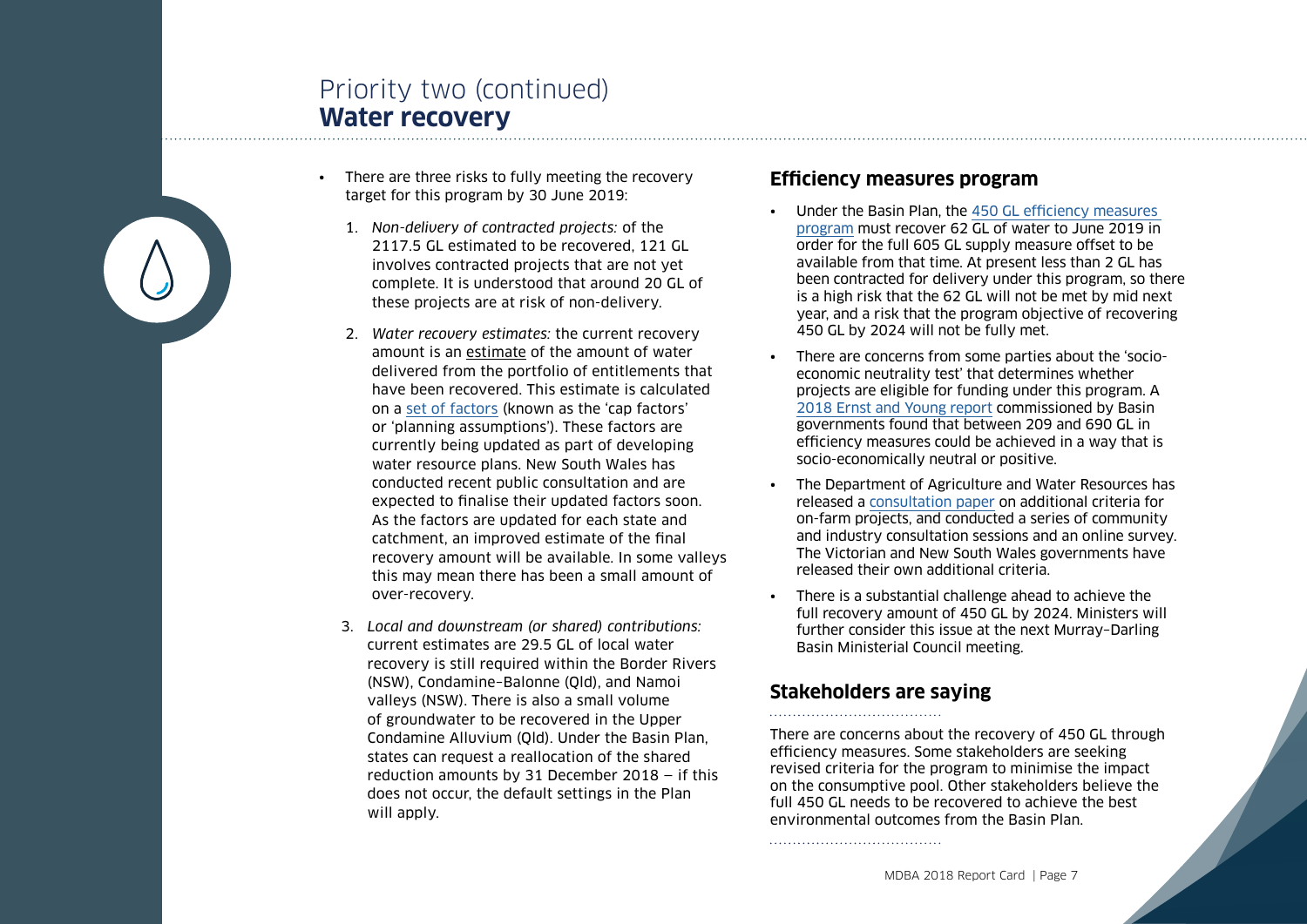## <span id="page-7-0"></span>Priority three **Sustainable diversion limit adjustment mechanism**



The Basin Plan sets [sustainable diversion limits,](https://www.mdba.gov.au/basin-plan-roll-out/sustainable-diversion-limits) which are limits on how much water can be used in the Murray–Darling Basin, while leaving enough water to sustain natural ecosystems. In 2012, Basin governments asked the MDBA to include a mechanism to adjust limits in the southern Basin on the basis that better ways to run the river system could be found that achieve equivalent environmental outcomes with less water.

#### The sustainable diversion limit [adjustment mechanism](https://www.mdba.gov.au/basin-plan-roll-out/sustainable-diversion-limits/sdlam)

involves three elements that work together — namely 'supply' and 'constraints' projects that improve river management and achieve equivalent environmental outcomes with less water, and 'efficiency measures' that recover water for the environment (*[see Priority two –](#page-5-0)  [Water recovery](#page-5-0)*).

In May 2018, the Basin Plan was amended to include the [supply and constraints projects](https://www.mdba.gov.au/basin-plan-roll-out/sustainable-diversion-limits/sdl-adjustment-proposals-state-projects) put forward by Basin governments. State governments are charged with design and delivery of these projects, the Australian Government will provide project funding for approved business cases, and where necessary the MDBA will provide technical support. In 2024, the MDBA must make a final determination about the level of adjustment of the final supply and efficiency measures under the adjustment mechanism. If there is a shortfall, this would need to be made up through additional water recovery measures.

#### **MDBA assessment:**



Substantial work ahead to establish sound governance, funding and consultation arrangements to deliver agreed projects by 2024

- It took significant effort from Basin governments over four years to develop the supply and constraints measure projects which were reflected in the Basin Plan amendment earlier this year. Completing all of these projects by 2024 will be challenging. Many of the projects are complex, will need to address a number of risks, and include interdependencies with other projects. The projects will need to be managed as a package.
- Australian Government funding for the projects is linked to the delivery of 'efficiency measures'. It is therefore important for Basin states to support the efficiency measures program (*[see Priority two – Water recovery](#page-5-0)*).
- The Productivity Commission released its draft report about Basin Plan implementation in August 2018. The Commission recommended Basin governments must resolve governance and funding issues for supply measures, and develop an integrated plan for delivering supply projects. The Authority agrees that governance, funding and coordination remain key issues.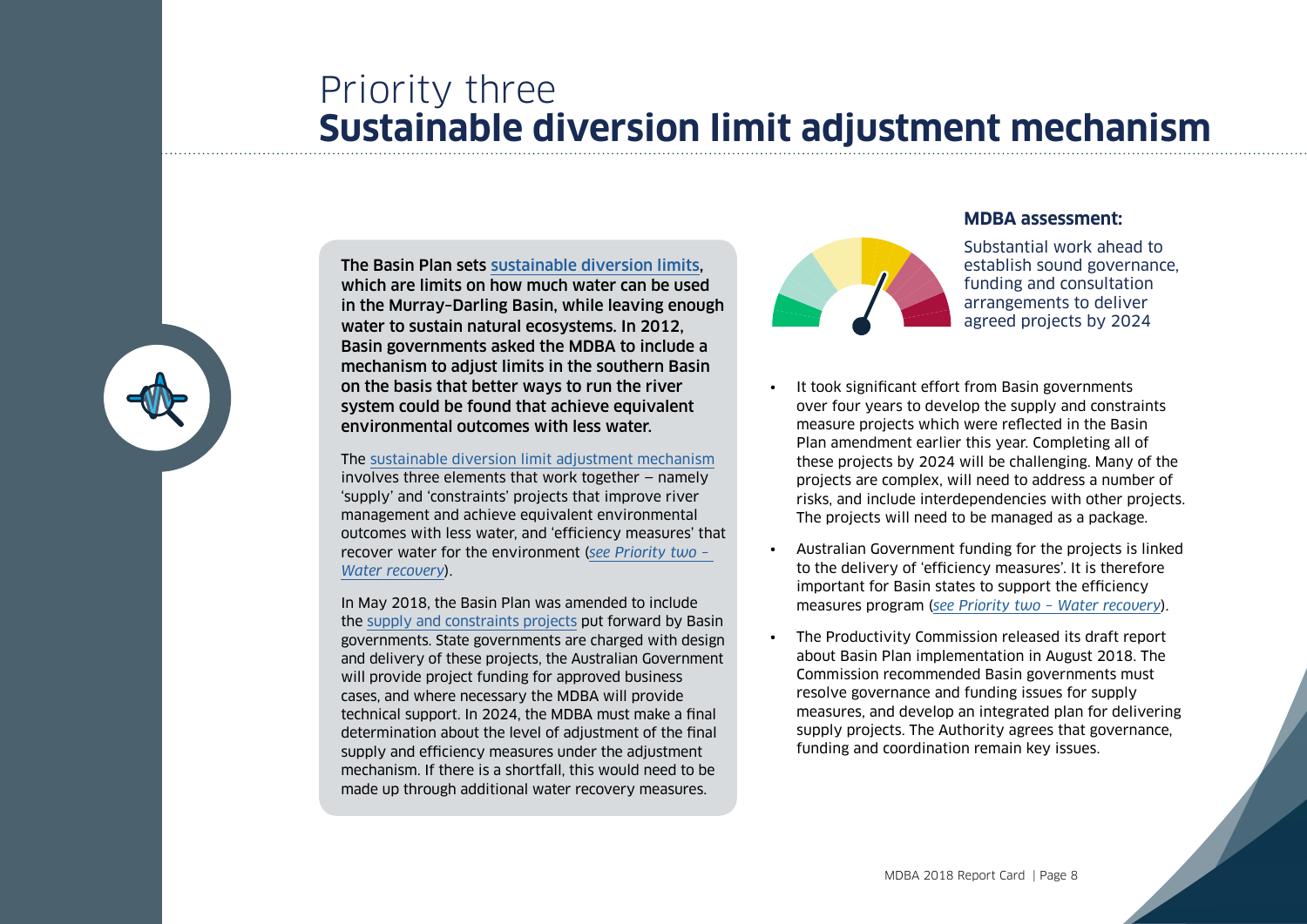## Priority three (continued) **Sustainable diversion limit adjustment mechanism**

- Basin governments have discussed governance and funding arrangements for implementing the supply and constraints projects. A new committee to monitor project delivery has been agreed but has not yet convened.
- States are responsible for community consultation for each individual supply and constraints project. In general, stakeholder consultation has been slow to start. New South Wales has made recent progress on stakeholder engagement on their projects, including the Menindee and Lower Darling projects. Community involvement in design and delivery of all projects is vital, and needs to occur early in project design.
- The three southern states New South Wales, Victoria and South Australia – have committed to implementing the 'prerequisite policy measures' that must be in place by 30 June 2019. Successful implementation of these measures is essential to environmental watering outcomes across the southern Basin. While there is more work to fully implement these measures, the three southern states have reported implementation is on track.
- The MDBA held its first annual sustainable diversion limit adjustment mechanism technical workshop on 28 June 2018. The technical workshop shared information on the projects, their assessment, and how the MDBA will be monitoring performance going forward. These workshops are designed to complement the local community consultation that must also occur for each project.

### **Stakeholders are saying**

Slow progress has been made, and there may not be sufficient time to complete projects.

Governments need to act cooperatively to lift the level of engagement and the transparency, and provide access for all stakeholders to input to the projects. Effective consultation and engagement of local communities is required.

There are particular concerns in some sections of the community about key projects, particularly Menindee Lakes and constraints projects.

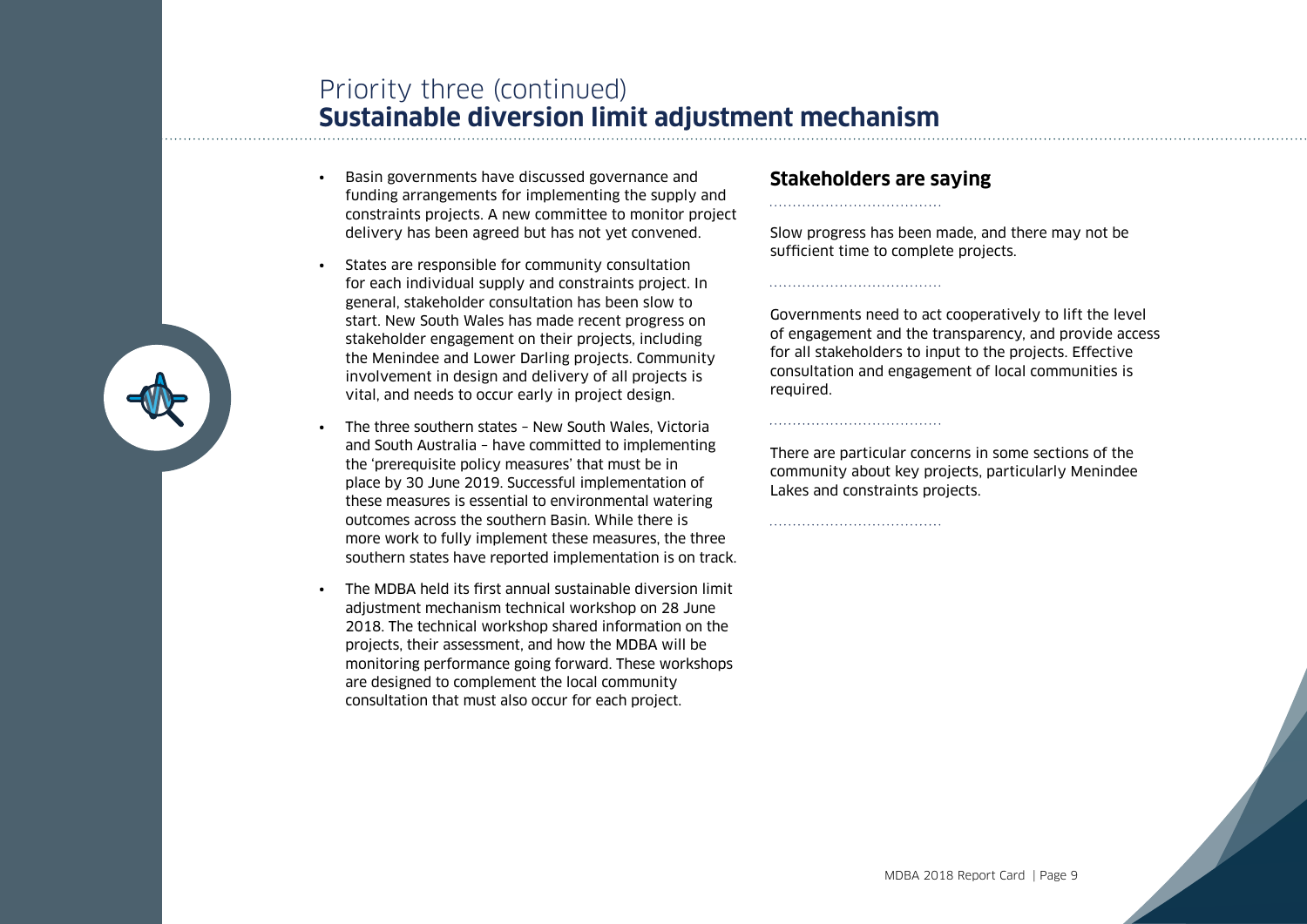## Priority four **Northern Basin initiatives**

A range of initiatives are underway in the northern Basin to better manage water for local communities, the environment and future generations. This includes a range of different projects, under what are known as the 'toolkit measures' and the 'Basin commitments package'.

The four-year review conducted by the MDBA into the northern Basin resulted in a 70 GL reduction to the 390 GL water recovery target in the north, on the basis that the New South Wales and Queensland governments adopted a range of '[toolkit measures'](http://www.agriculture.gov.au/water/mdb/basin-plan/commitments/environmental-works-measures) with assistance from the Australian Government The Basin Plan was amended in 2018 to reflect this outcome, and at that time the [Basin Commitments](http://www.agriculture.gov.au/water/mdb/basin-plan/commitments)  [Package](http://www.agriculture.gov.au/water/mdb/basin-plan/commitments) was also announced with bilateral support for further initiatives.

Together, these initiatives are intended to protect water for the environment, improve compliance with water laws, and create opportunities for local communities, including First Nations.



#### **MDBA assessment:**

Some progress, with significant work to lock-in improvements in state plans

- Good progress has been made on the initial implementation of the toolkit and commitments package projects, particularly on the improved management and protection of water for the environment.
- The Northern Basin Commissioner, Mick Keelty AO APM, has been appointed for a three-year term. He will report directly to the Australian Government Minister responsible for water on progress with the Basin commitments package, including improved compliance and protection of environmental water.
- New South Wales has made substantial progress in the past 12 months, including:
	- amending its current state water sharing plans for the unregulated Barwon–Darling, Macquarie–Bogan and Gwydir valleys to allow for active management of shared flows, to be reflected in relevant water resource plans in 2019
	- developing specific rules to share flows in the Barwon–Darling system, including restoring flows after a dry spell, to be included in water resource plans in 2019

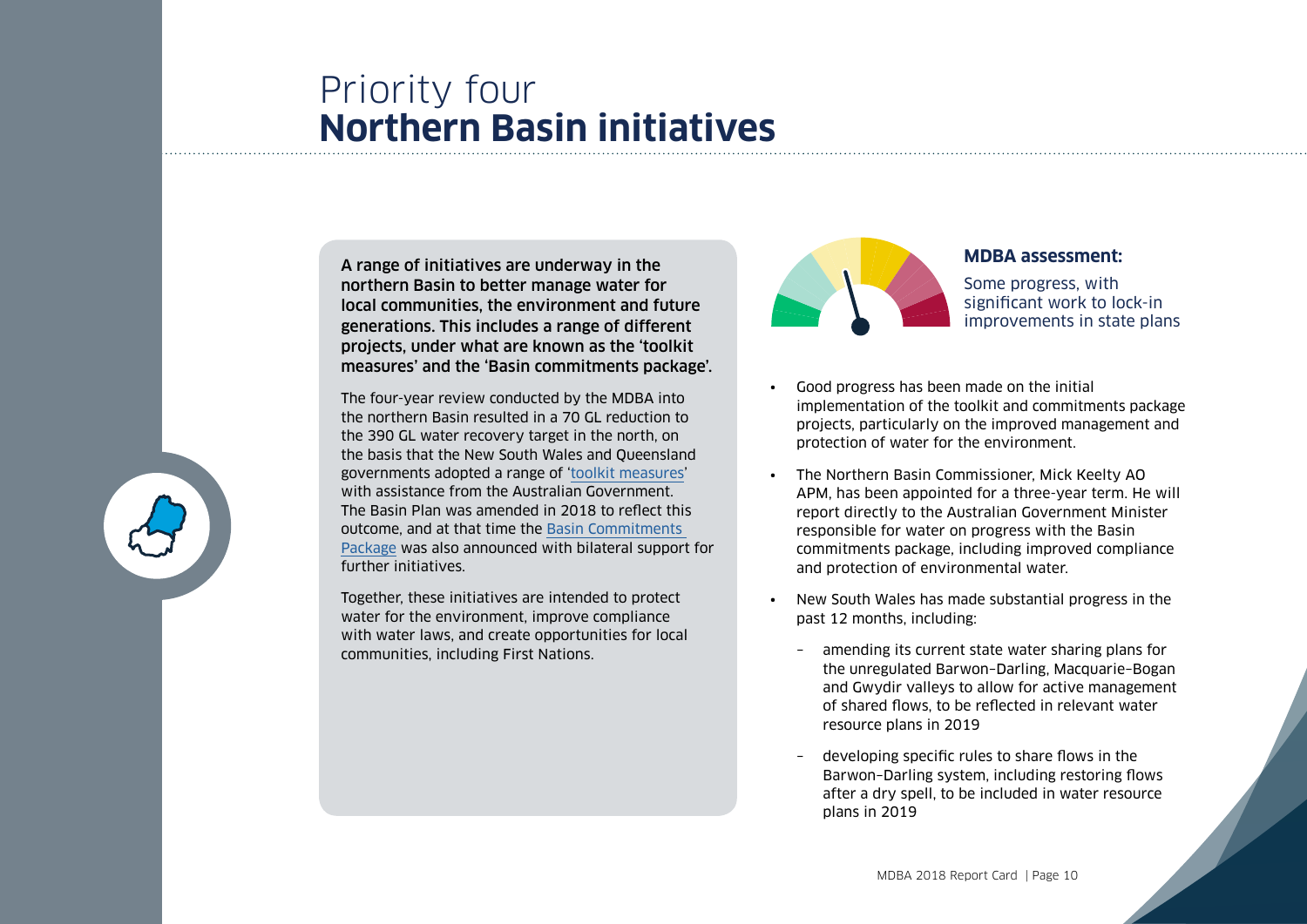## Priority four (continued) **Northern Basin initiatives**

- placing temporary water restrictions during the 'Northern Connectivity Event' from April to June 2018, enabling successful environmental water delivery
- release of the *Better Management of Environmental Water: Interim solutions* package in June 2018.
- In the past 12 months Queensland has:
	- consulted on options for the protection of environmental water through the Lower Balonne that has been recovered in the Condamine and Balonne catchment upstream of Beardmore Dam
	- arranged for one off temporary trade by events
	- improved store and release mechanisms for environmental water holders to utilise, include water quality guidelines.
- The Australian Government, New South Wales and Queensland governments are developing a formal agreement to set out the package of policies and projects to be implemented under the toolkit measures and commitment package. It is anticipated that governments will finalise this agreement by end December 2018.
- Some of the above actions are urgent as they need to be reflected in water resource plans currently under development (*[see Priority one – Water resource plans](#page-3-0)*). Other actions such as fish ladders, weir upgrades, and the Gwydir constraints project, will take longer to design and implement in consultation with the community. Stakeholder engagement will be important across all initiatives to ensure their success.

The draft report by the Productivity Commission into Basin Plan implementation recommended that northern Basin governments should put in place transparent and accountable governance arrangements for implementing the toolkit measures. The MDBA agrees that governance and regular public reporting will be important to communities in the northern Basin.

## **Stakeholders are saying**

The toolkit and commitments package are welcomed. It is important that the role of toolkit measures is recognised, and also transferred into the southern Basin.

Measures for the protection of environmental water are critical, they need to be formalised and embedded in the water resource plans.

Communities are looking for information, and want to be involved in the delivery of the Northern Basin Initiatives.

MDBA 2018 Report Card | Page 11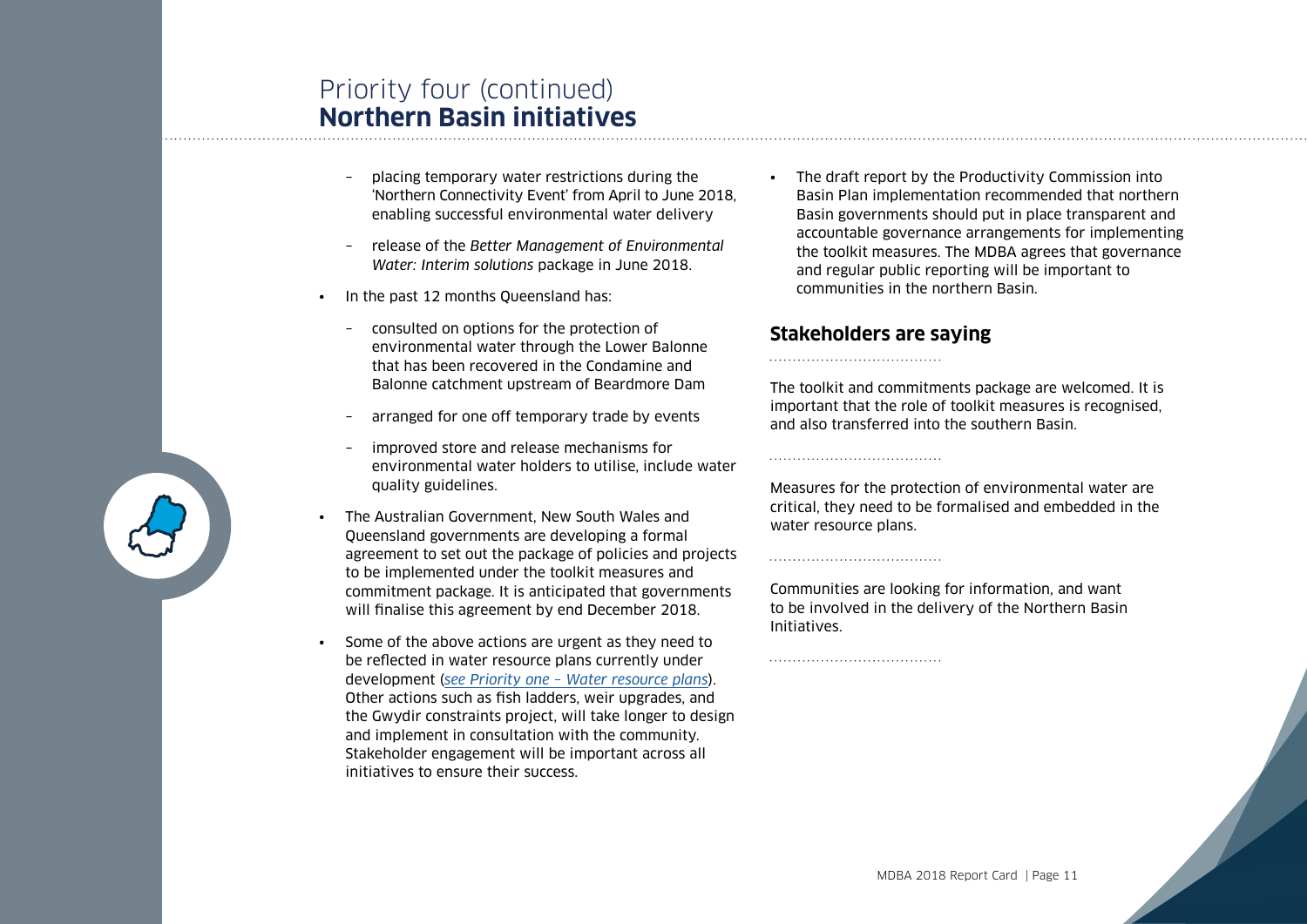## Priority five **Compliance**

Effective compliance arrangements are critical to the success of the Basin Plan. Water users and the wider community need to have trust in the system. This includes confidence that the various water resource plans, rules and laws will provide adequate protection of environmental water while providing water users with certainty over their access arrangements. It also includes confidence that bad behaviour — water theft, illegal diversion structures and meter tampering — will not be tolerated.

In response to concerns over compliance raised in 2017, a number of reviews were undertaken, including one by the [MDBA and an independent panel](https://www.mdba.gov.au/publications/mdba-reports/murray-darling-basin-water-compliance-review) (for the Australian Government), by [Ken Matthews AM](https://www.industry.nsw.gov.au/about/our-business/independent-review-water-management-and-compliance) (for the NSW government) and by an [independent panel](https://www.dnrme.qld.gov.au/__data/assets/pdf_file/0010/1396756/independent-audit-water.pdf) (for the Queensland government). Following the reviews, the focus of all Basin governments has been on improving the effectiveness of water compliance in a range of ways.



#### **MDBA assessment:**

Some progress, but need to maintain momentum on improved measurement, transparency and enforcement

- In June 2018 the Murray–Darling Basin Ministerial Council agreed to a [Basin Compliance Compact.](https://www.mdba.gov.au/publications/independent-reports/basin-compliance-compact) The Compact sets out a range of commitments. The commitments address: transparency and accountability, compliance frameworks, metering and measurement, water resource plans and protection and management of environmental water. The Compact also includes detailed work programs for each Basin state and the MDBA.
- The early deliverables under the Compact include:
	- revised compliance frameworks and a commitment to greater transparency in each agency
	- new state metering policies and implementation plans
	- measures to improve protection of water for the environment.
- The Compact sets an ambitious timeframe for delivery. All governments need to stay focused on delivering and resource accordingly. The first annual report on progress with implementing the compact will be released in December 2018.

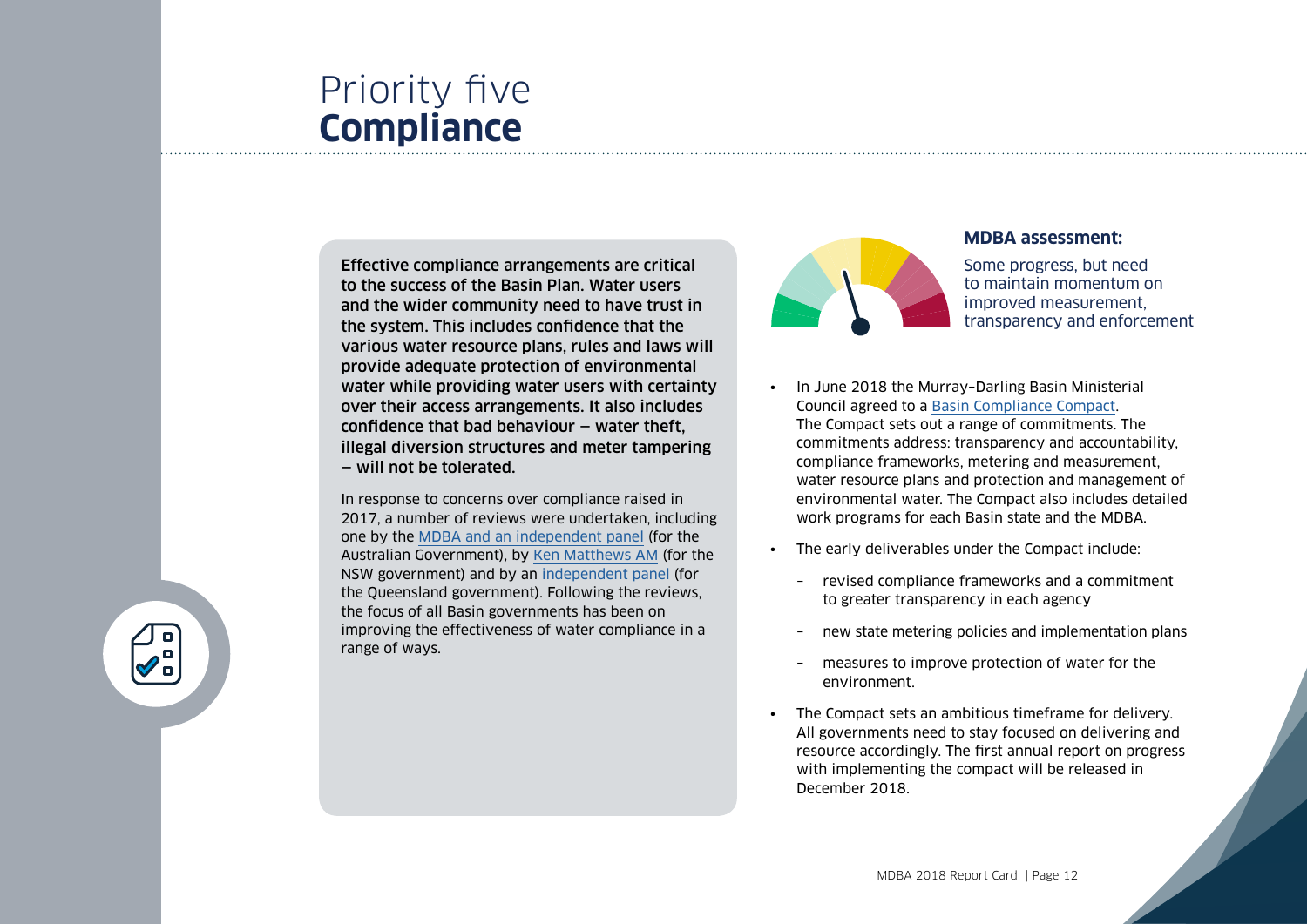## Priority five (continued) **Compliance**

- Governments have committed to ensuring that new and replacement meters must comply with the national standard for non-urban water meters and, by 2025, to progressively automate the reporting of water use.
- Governments also agreed to establish a national network of compliance practitioners to share experience and knowledge. The network launched in Adelaide in November 2018.
- The reforms and additional investment announced by the New South Wales government last year are beginning to bear fruit. The Natural Resource Access Regulator (NRAR) commenced in April 2018, and has quickly moved to establish a team, including around 40 investigators to work through a substantial backlog of allegations. The first successful prosecution by NRAR was announced in October 2018. New South Wales has also made significant progress on improved metering arrangements, with the release of its new metering framework in December 2018.
- The Queensland government released a response to its audit of metering and compliance, and established the Rural Water Management Program to deliver on its commitments. The program is in the early stage of development, including stakeholder consultation, with specific actions expected to be announced over the next 6–12 months.
- The MDBA has made progress in establishing its compliance program. In addition to releasing a new compliance and enforcement policy, the MDBA has appointed an Independent Assurance Committee to advise on its compliance program and performance. Advice from the committee is released publicly.

• The NSW and Australian governments cooperated in the management of a release of environmental water in northern NSW between April and July 2018. This included the successful pilot of the [use of remote](https://www.mdba.gov.au/publications/mdba-reports/audit-assurance)  [sensing](https://www.mdba.gov.au/publications/mdba-reports/audit-assurance) to check for anomalies as water flowed down the river system during the embargo period.

### **Stakeholders are saying**

Good progress has been made through various government reviews. In particular, work to improve capability in water metering and compliance, including an on-ground presence, is welcome.

Some concern that efforts made over the last 18 months may not be sustained and that the MDBA must have the powers to step in if states are not prepared to do so.

Greater clarity on water license requirements is needed, including care to ensure regulators do not "over-reach" in compliance activities.

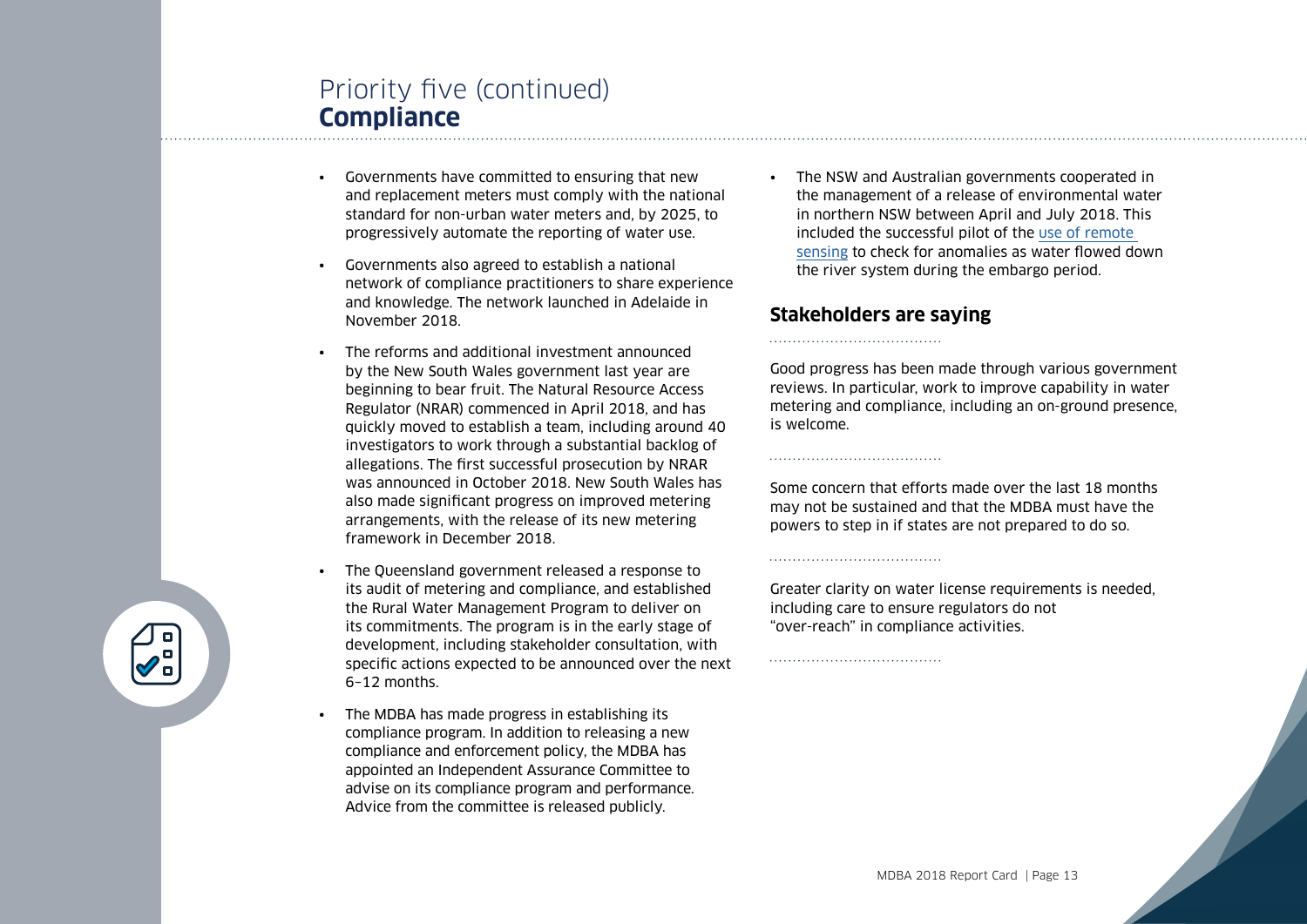## Priority six **Planning and delivery of environmental water**

Water for the environment is used to improve the health of our rivers, wetlands and floodplains. This water benefits the fish, animals and plants that depend on healthy rivers to feed, nest and grow.

Water is allocated to environmental water holders across the Basin, who make decisions about when, where and how much water is released for the environment. Environmental water holders are allocated a water entitlement, like all other water entitlement holders, including irrigators, towns and industry. The national body is the Commonwealth Environmental Water Holder, which uses their entitlements across the whole Basin.

The MDBA provides advice and guidance to environmental water holders on when and where to release environmental flows, primarily through the MDBA Basin-wide Environmental Watering Strategy and the Basin Environmental Watering Priorities.



#### **MDBA assessment:**

Good progress with further work required to deliver environmental water as needed

- The particularly dry conditions this winter in the Murray River system have highlighted tensions between operating to maximise water availability, managing risk at later season demands and delivery of environmental water when the river is at capacity. This resulted in environmental water holders being unable to deliver water orders that had been planned to meet environmental needs.
- Environmental water holders have been actively managing their entitlement portfolios and watering specific sites. In the southern Basin, around 2600 GL of water for the environment was delivered during 2017–18, and much of this water was reused at multiple sites. Highlights included 236 GL of water for wetlands in Murrumbidgee, 112 GL to the Hattah Lakes, and around 290 GL to the Barmah–Millewa forest.
- With the drought conditions in the Basin, environmental water holders, like all other water entitlement holders, will be allocated less water under state allocation policies. Water holders will need to manage a much smaller portfolio, to achieve the best environmental outcomes.

MDBA 2018 Report Card | Page 14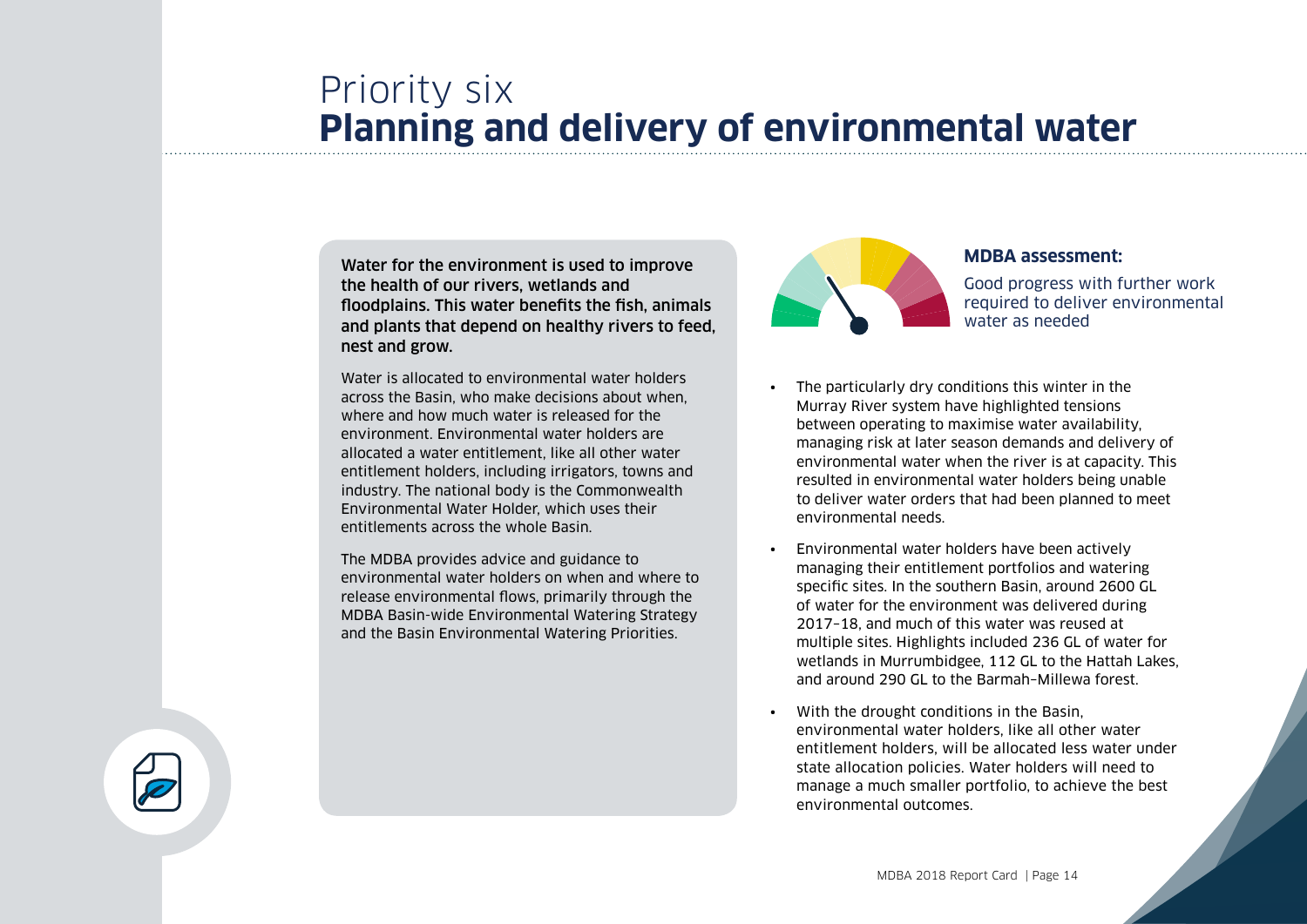## Priority six (continued) **Planning and delivery of environmental water**

- The Southern Connected Basin Environmental Watering Committee continued to meet regularly to coordinate the use of water for the environment in the southern Basin by all environmental water holders. Fifteen of the watering events in the southern Basin were jointly managed by environmental water holders and river operators working together.
- There is close and ongoing engagement between Australian Government and state agencies to develop practical management measures, including a coordinating mechanism to protect the use of environmental water in northern unregulated systems.
- A few northern watering events demonstrate positive signs of collaboration and commitment, including the northern connectivity event — a major flow through the northern Basin in mid-April. This water flowed through from the top end of the northern Basin through the Barwon–Darling and down to Wilcannia before reaching Menindee Lakes.
- There are increasing opportunities for First Nations people to engage in water management, including increased involvement in planning the use of environmental water and the recent announcement of \$40m to support Aboriginal communities to invest in cultural water and associated planning activities.
- The projects under the sustainable diversion limit adjustment mechanism (*[see Priority three –](#page-7-0)  [Sustainable diversion limit adjustment mechanism](#page-7-0)*), particularly the 'constraints' projects and other projects to enhance environmental water delivery along with prerequisite policy measures, are vital to the future management and use of water for the environment. Progress of these projects is uneven, and some projects need to begin in earnest.

### **Stakeholders are saying**

Basin rivers are our lifeblood. As Aboriginal people, rivers are important to culture and wellbeing.

There is an ongoing need to communicate on the value and outcomes delivered through environmental water. There is also a need to better communicate on key river operations, such as bulk transfers to Lake Victoria, to build community understanding and support for environmental water delivery.

We need information on how environmental water contributes to outcomes for the whole river system, not just end of system outcomes.